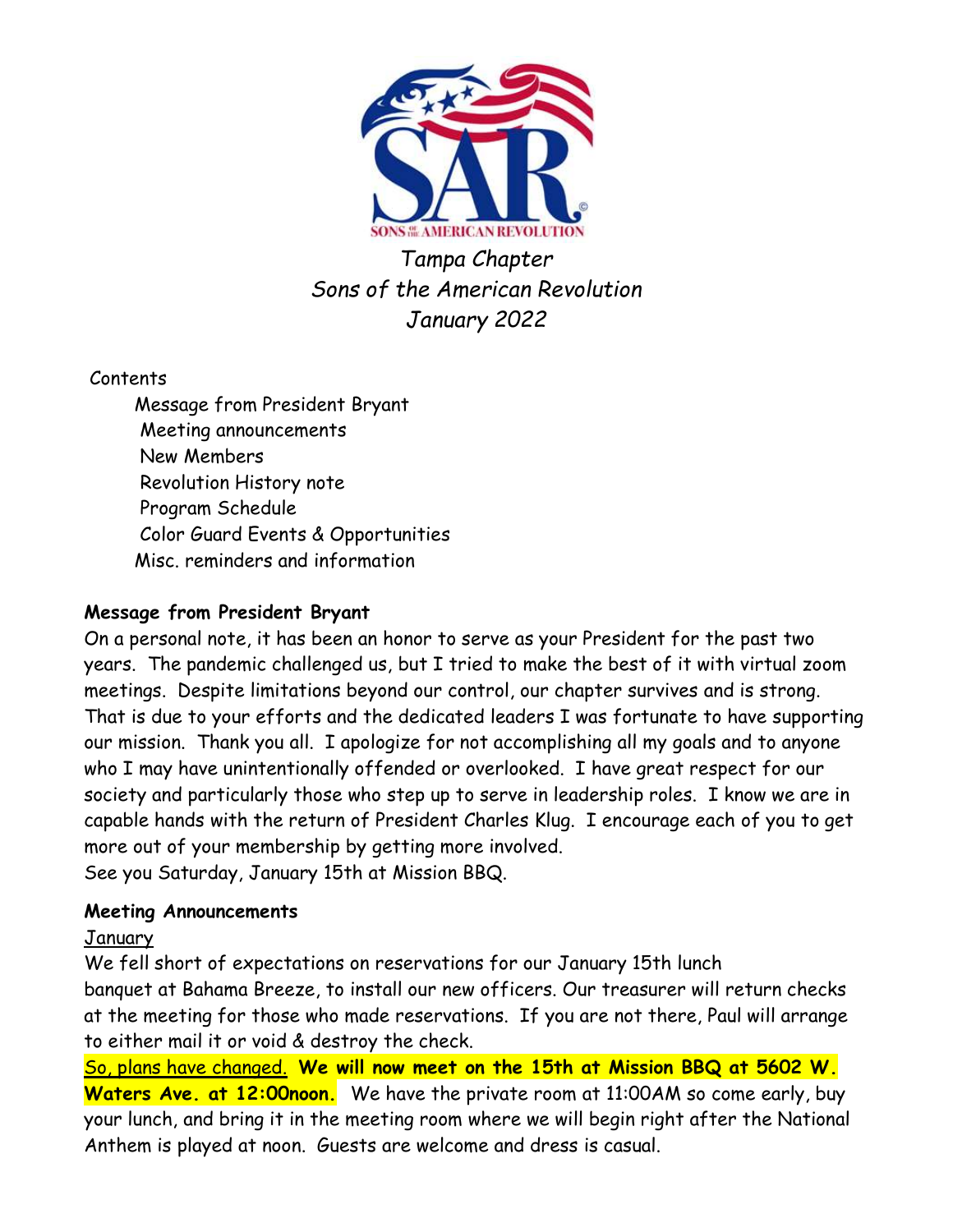The program is the installation of officers for 2022. Florida's West Central Regional Vice President Parks Honeywell will conduct the Officer Installation

| President                      | Charles Klug            |
|--------------------------------|-------------------------|
| 1st Vice-President             | Robbie Robinson         |
| 2 <sup>nd</sup> Vice-President | Roger Roscoe            |
| Secretary                      | <b>Bob Yarnell</b>      |
| Treasurer                      | Wil Wagner-Hart         |
| Registrar                      | Dick Young              |
| Chaplain                       | <b>Matthew Balencie</b> |
| Sqt. At Arms                   | <b>OPEN</b>             |

# December

Our December meeting was the Chapter participation in the Wreaths Across America Ceremony at the American Legion Post #5 USS Tampa Veterans Cemetery in Tampa.



Eight SAR Compatriots were present (l-r) Chuck Bearss, Rob Moore (Clearwater), David Bryant (President), Matthew Balencie, Mike Foley, Dick Young, Bill Swann and Robbie Robinson. Also there representing other organizations were Tampa Chapter compatriots Terry Doan and Darren Spencer. We were joined by members of the Fort Brook Society Children of the American Revolution and at least two DAR Chapters.

## New Members

We have received the Membership Certificates for the following new Compatriots, which will be available for presentation at this meeting:

 Hays Sandford Estes Larsen Ahrens Estes Jeffrey M Lubinsky J C Nelson Matthew Todd Nelson Oscar F Westerfield

The following new members' applications have been approved, but we do not yet have their membership certificates: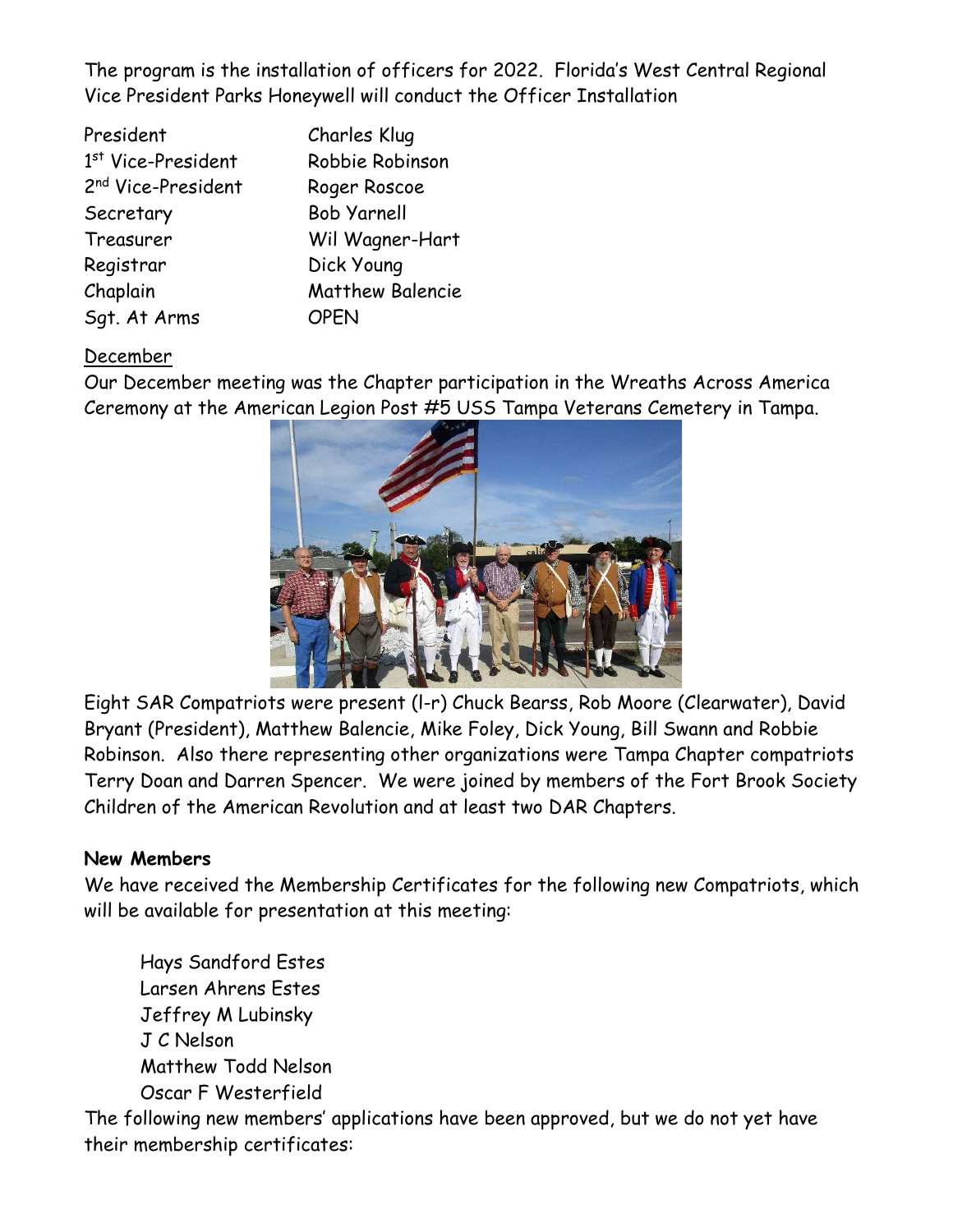Guy Martin Balencie Matthew Gerard Balencie

### American Revolution Note

 The last part of our plunge into the importance (or lack thereof) of Locke is the impact of natural law/natural rights on how the American split with England is taught, both in the US and England. Here in the US, it depends on the teacher. There is no uniformity as to how the background to the War for Independence is taught. England is much more lockstep. This month we'll contrast teachers who teach the ideological view with those who teach the Constitutional view.

 Teachers who emphasize Locke also emphasize the second paragraph of the Declaration. Some tend to see the English Parliament taking away colonial rights as individual unconnected laws. Most, however, tend to view it as a series of planned events to systematically deprive the colonist of their rights. In either case, the colonist's knowledge of Locke's natural rights theory enabled them to identify and realize what was happening and react accordingly.

 The first history of the American Revolution came out in 1789. Written by David Ramsey it emphasized the Constitutional school of traditional Rights of Englishmen as espoused by John Adams and John Dickinson. Teachers who use this approach emphasize the Stamp Act crisis as the beginning of a constitutional crisis over who would govern the colonies, the colonial legislatures or parliament, and what powers Parliament had. They tend to downplay the second paragraph of the Declaration and focus more on the actual list of grievances contained in the Declaration and connect that list to the traditional rights of Englishmen.

 While many of you may see this as a distinction without a difference (or vice versa), the difference is real. The emphasis on Locke opens the way to revolution and change based on abstractions. This view has been used over the years to justify many political movements and causes. The constitutional view bases the break with England on practical issues that can be viewed historically.

 As many of you know, in the continuing battle between Jefferson vs. Hamilton, especially as regards Constitutional interpretation, I side with Jefferson. However, on this issue Jefferson and I part ways. I am in John Dickinson's camp. In my classes I taught the Constitutional view of the break with England coupled with the Imperial school view. The imperial school emphasizes the inability of the British government and bureaucracy to cope with the problems of empire that resulted from the French and Indian War.

 Interestingly enough, over the past half century England has dealt with the same issue of how they teach the loss of the American colonies. Up until twenty or thirty years ago, English teachers almost uniformly taught the Imperial school view. They told students we messed up. The government ministers didn't know how to deal with the new situation after the French and Indian War. They tried this and that and nothing worked. Oops.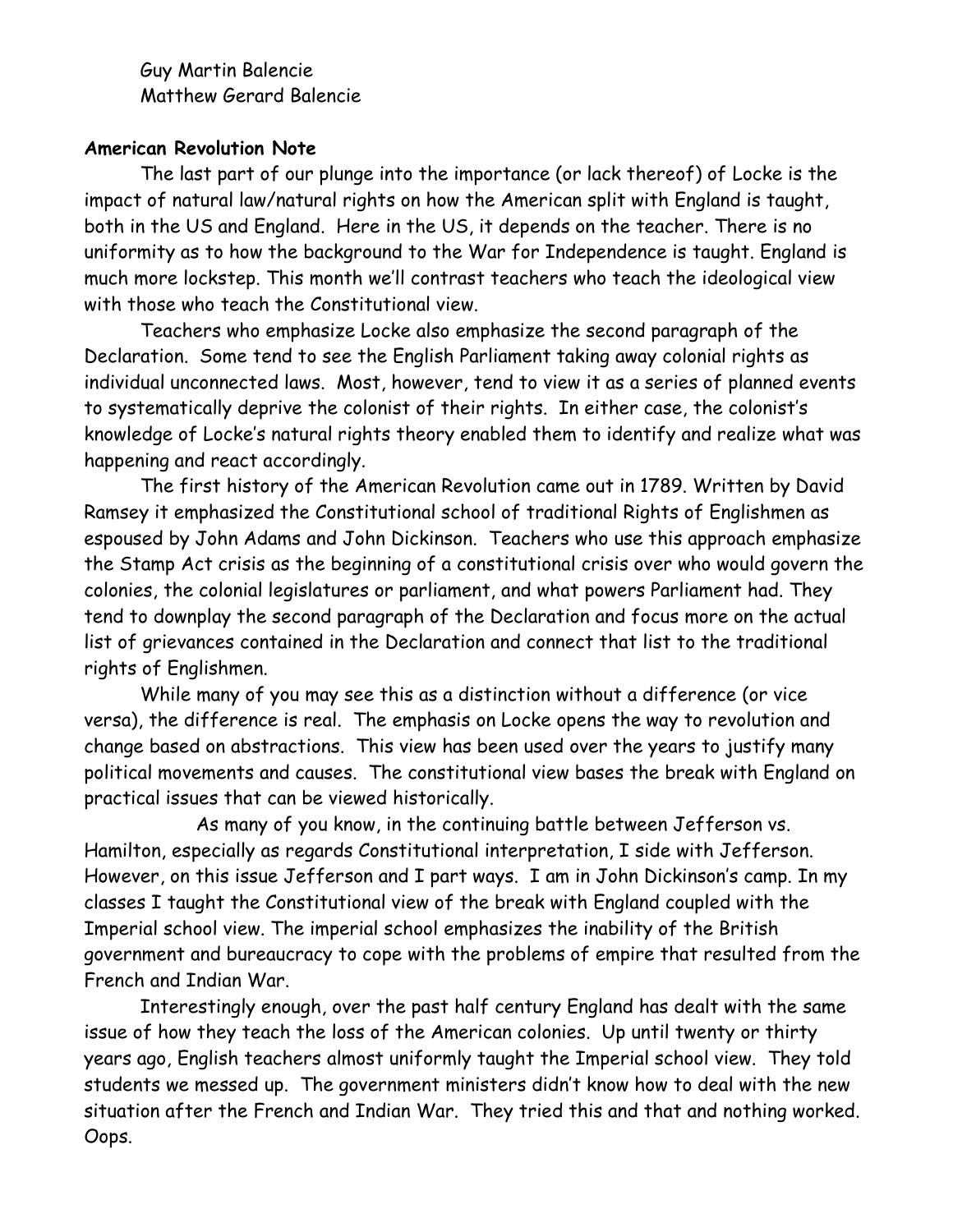A leader of this view in English education circles was G M Trevelyan (1862-1962). In the first half of the  $20<sup>th</sup>$  century, he was the most widely read and respected English historian. In his History of England, he emphasized the benefits of empire and put forth the theory that British government ineptitude lost the colonies. Then quickly added that the British government learned from their mistakes in America which is why their imperial policy evolved to work so well in the  $19<sup>th</sup>$  and early 20<sup>th</sup> century.

 Today Trevelyan is hardly read and his impact on how history is taught in England has declined. English students are now taught the evils of empire instead of its benefits as embraced by Victorian England and academically by Trevelyan. An American exchange teacher in England wrote an article about his experience teaching the American Revolution in English schools. He taught the Lockean based ideological view of the Revolution. He thought he would get push back. But because his students had all been taught in their earlier years about the bad aspects of British imperial policy around the world in the 19<sup>th</sup> century, he found them to be receptive to the view that the American Revolution was about the systematic taking away of rights and just an earlier example of evil British imperial policy.

 One last thing. When teaching the historiography of the American Revolution to my college students, I would give them the following assignment. First, I had them read an article by Trevelyan where he clearly puts forth the Imperial school view. Second, I had them read an excerpt from Murray Rothbard's book Conceived in Liberty which emphasizes the ideological school, and third, I told them to take careful notes on how I addressed the background to the Revolution in my lecture (constitutional school). They were then to identify which school each of us emphasized. \* It is easy to memorize a list of interpretations and their meanings. Knowledge and understanding, however, is found in being able to identify which interpretation is offered from what you are reading or hearing. Simply memorizing a list is meaningless. The assignment helped the students see this and practice their identification skills.

 This ends our four parts on Locke. How his ideas got to the colonists, the difference in the Continental Congress over whether to go all in on Locke, and then why and how Locke has attained the place he holds in any discussion of the causes of the American colonist break with England.

\*About 2/3rds would usually get me right. Most, usually, got Trevelyan correct but they struggled understanding Rothbard although the section I gave them to read is actually more straight forward than either me or Trevelyan.

 While it wouldn't fit in the January meeting and perhaps not in February of the speaker I have contacted is confirmed, perhaps in March we can take a few minutes and survey the membership on what you all were taught or remember being taught.

 One other note. As many of you know I am on the state Knight Essay contest committee. Each year we get 2 or 3 essays about Locke and his influence. They are not well researched and since I've been on the committee no essay about Locke has won. Not due to bias on my part (I am only one vote and more than anyone I would very much like to see a well-researched essay on Locke) but due to the in adequate way Locke is taught and thus how he is misunderstood by students.